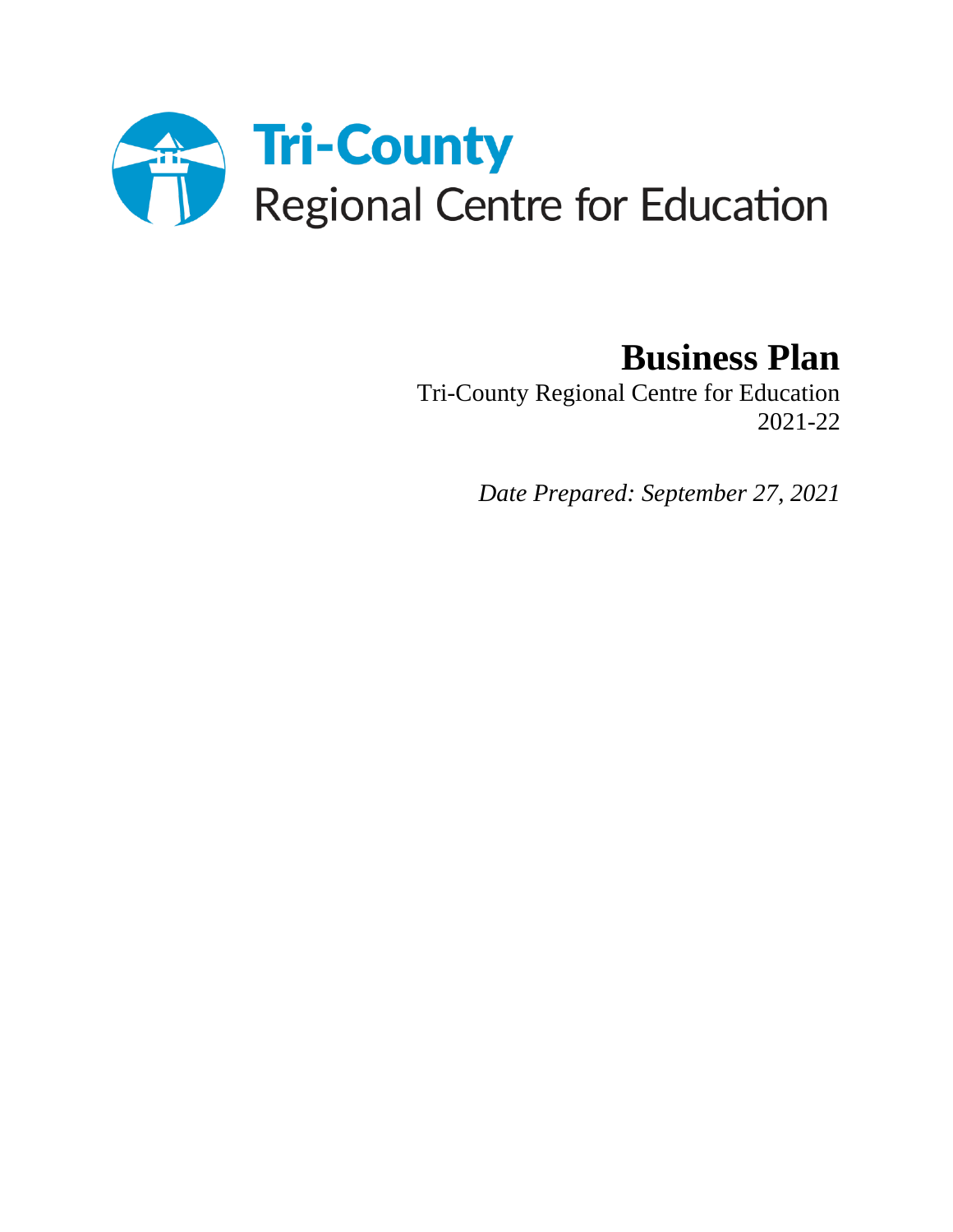# **Table of Contents**

| 2.0 |  |
|-----|--|
| 3.0 |  |
| 4.0 |  |
| 5.0 |  |
| 6.0 |  |
| 7.0 |  |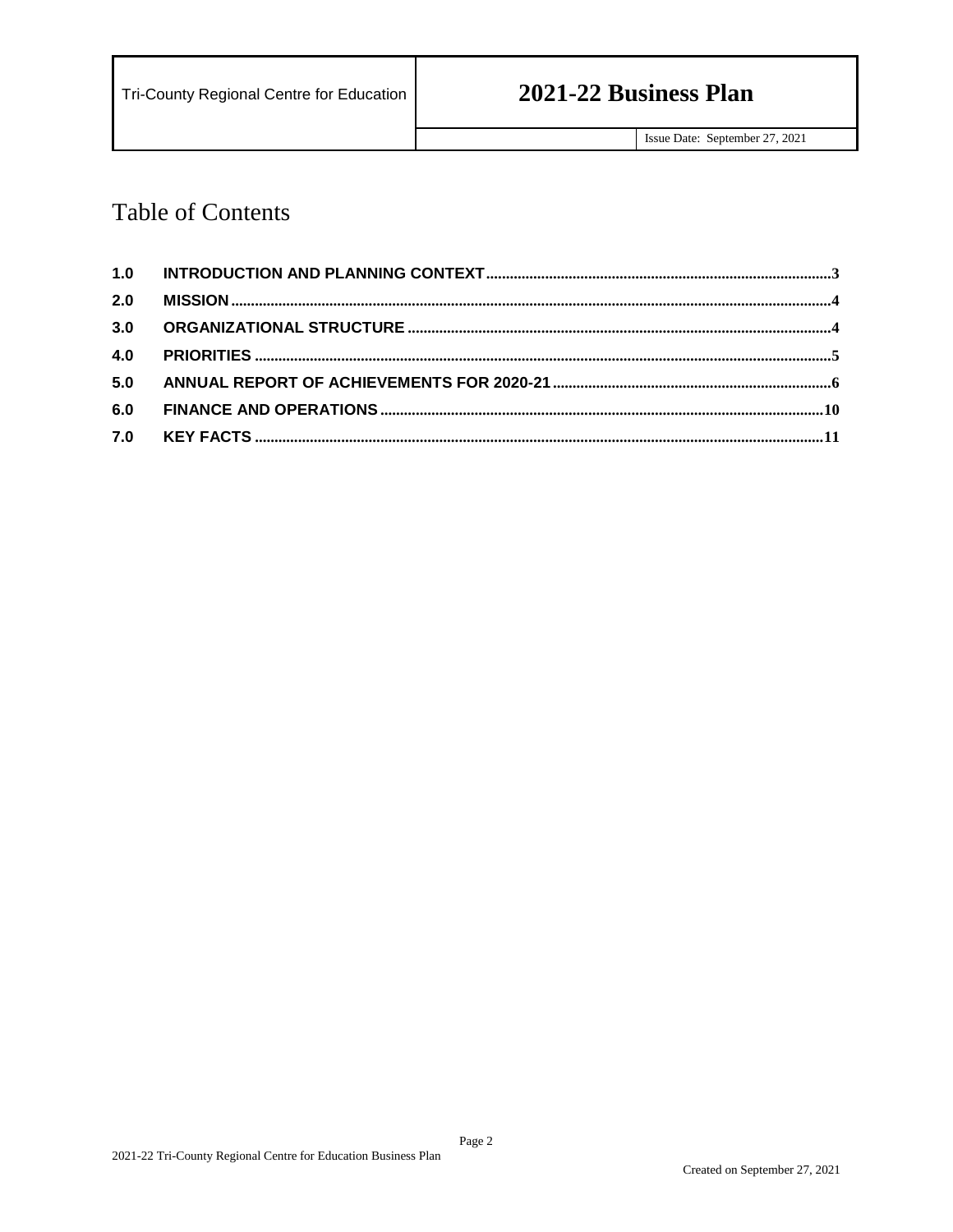## <span id="page-2-0"></span>**1.0 INTRODUCTION AND PLANNING CONTEXT**

The Tri-County Regional Centre for Education (TCRCE) operates 22 schools serving approximately 5700 students and employing approximately 1100 teachers and support staff. The TCRCE includes Shelburne, Yarmouth, and Digby Counties, serving suburban and rural populations. The student enrollment in the TCRCE decreased slightly from 2019-20 to 2020-21. This was mainly a result of International students not being in the system, due to the pandemic.

The TCRCE works in partnership with the Department of Education and Early Childhood Development (EECD) to provide programming and services from pre-primary to grade 12. The regional centre strives to address current and emerging student needs.

This business plan covers the period April 1, 2020 to March 31, 2021. While the budget covers that time frame, most, if not all, of the business plan priorities and initiatives are intended to fall within the next school year, September 2021 to June 2022.

In planning for 2021-2022, the Regional Executive Director of Education and Senior Staff applied the beliefs of the System Improvement Plan originally adopted in October 2019. These beliefs are:

- **Well-being**: When educators establish strong, individual relationships with students, students will feel an increased sense of belonging in TCRCE schools.
- **Literacy**: When educators grow in providing precise and individualized literacy instruction for students, students will demonstrate significant improvement in their reading and writing.
- **Mathematics**: When educators grow in their Mathematical instruction, students will demonstrate significant improvement in their mathematical knowledge and problem-solving skills.

The System Improvement Plan complements school-based Student Success Plans and focuses efforts on the high leverage strategy of collective professionalism to meet the needs of all students. The objective is to address inequities and grow in areas of mathematics, literacy and well-being. This process aligns with the work of other Regional Centres for Education, the Conseil scolaire acadien provincial and EECD, which provides provincial coherence and alignment in public education.

The TCRCE continues to see growth and success in many areas of its operations while managing within the current fiscal reality of the province. The priorities outlined in this Business Plan (Section 4.0) have been developed to build on this success while aligning with the recommendations defined in the above.

As with the previous year, it is again noted that the business plan was developed during the COVID-19 pandemic. The unpredictable impact of this pandemic on the operation of the TCRCE and our schools could result in subsequent changes to the priorities outlined in this plan.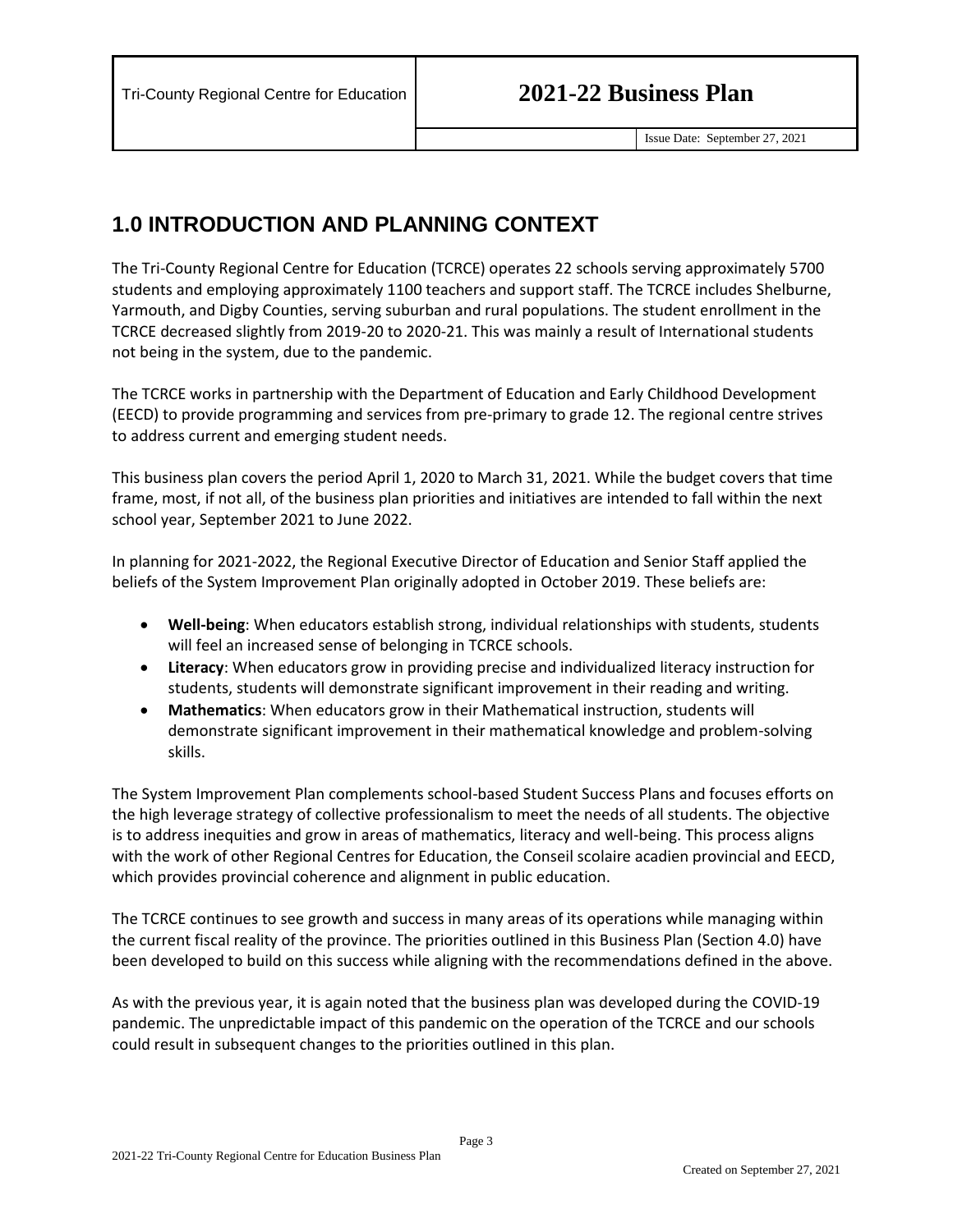### <span id="page-3-0"></span>**2.0 MISSION**

Students' well-being will be enhanced and their academic achievement will improve when educators grow and improve in meeting the individual needs of learners. There are specific, culturally responsive strategies educators can implement to improve their practices towards this end.

## <span id="page-3-1"></span>**3.0 ORGANIZATIONAL STRUCTURE**

The Tri-County Regional Centre for Education has a Regional Executive Director who oversees four areas which report to him: Programs and Student Services, Operations, Human Resources, and Finance.

**Programs and Student Services**: Programs and Student Services is responsible for all aspects of educational services to students and teachers of the Tri-County Regional Centre for Education.

The main functions of the Programs and Student Services Department include:

- 1. Administration of all matters related to educational programs and/or curriculum as defined in the Public School Program for Nova Scotia
- 2. Providing leadership to implement, monitor, and evaluate curriculum that is consistent with Department of Education and Early Childhood Development guidelines
- 3. Developing and coordinating a comprehensive professional development and in-service program for all educational administrators and teaching staff

**Operations Department**: The Operations Department is responsible for the provision and operation of safe and efficient facilities and fleet for the students and staff of the Tri-County Regional Centre for Education along with Technology Infrastructure.

The main functions of the Operations Department include:

- 1. Facilities Management, including community access
- 2. Capital Construction and additions and alterations
- 3. Transportation of students
- 4. Principal support in the area of operations
- 5. Technology/Infrastructure

**Human Resources Department**: The Human Resources Department of the Tri-County Regional Centre for Education is responsible for all aspects pertaining to Human Resource administration, Labour Relations, and Occupational Health and Safety. The Department provides strategic advice and direction in support of education service delivery.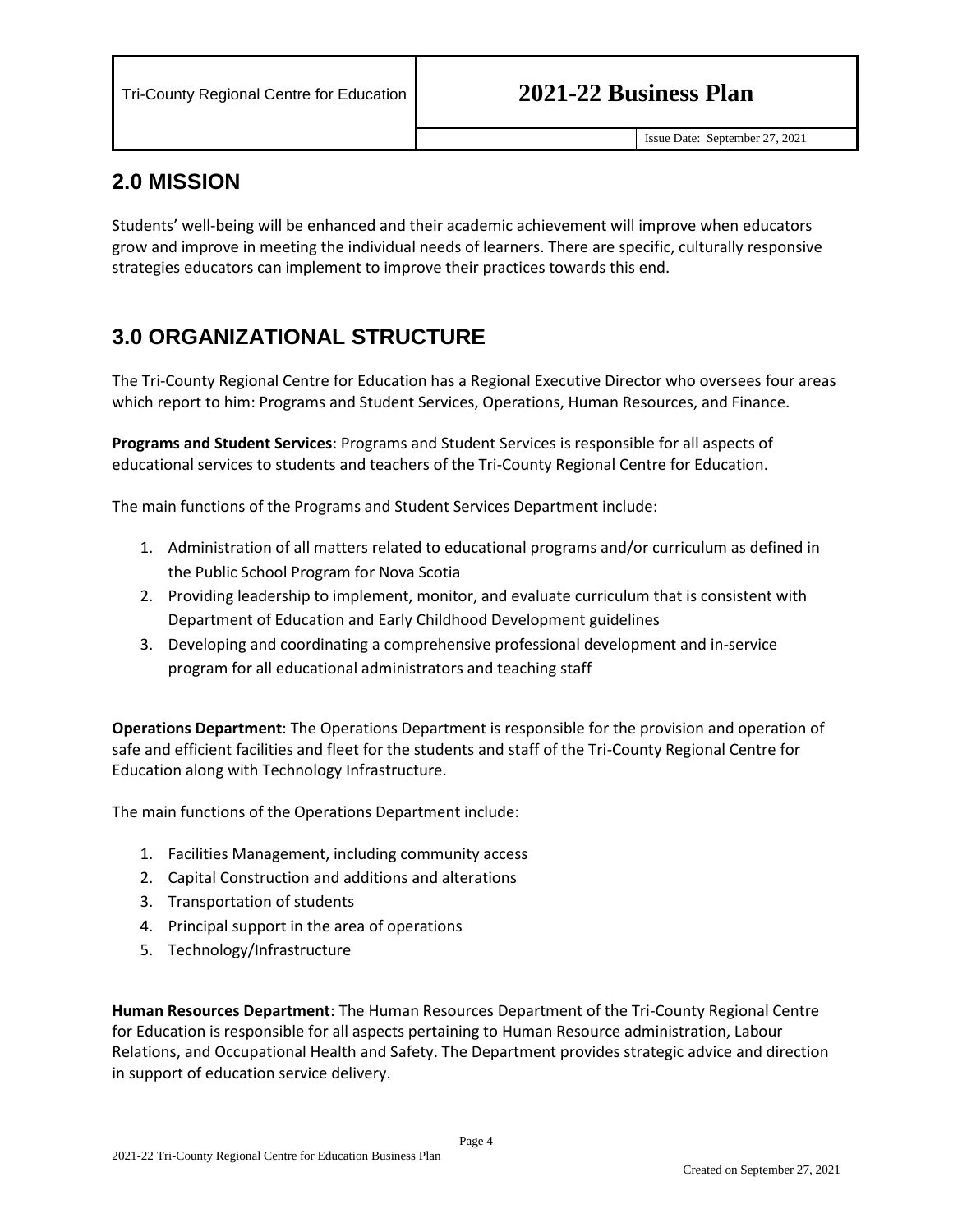The main functions of the Human Resources Department include:

- 1. Human Resources planning
- 2. Staffing/recruitment
- 3. Staff supervision
- 4. Compensation management
- 5. Employee relations
- 6. Labour relations
- 7. Occupational health and safety
- 8. Benefits administration

**Finance Department**: The Finance Department is responsible for the overall leadership and management of the finance function.

The main functions of the Finance Department include:

- 1. Providing payroll and accounting services
- 2. Financial planning, budgeting, and forecasting
- 3. Procurement of goods and services
- 4. Financial statements, contracts, insurance issues, and employee pension plan accounts
- 5. Banking, cash management, and trust accounts
- 6. Developing new Centre policies, and reviewing existing ones, pertaining to finance
- 7. Taxation and charitable donations
- 8. School-based funds

## <span id="page-4-0"></span>**4.0 PRIORITIES**

Link to TCRCE System Improvement Plan: <https://www.tcrce.ca/wp-content/uploads/2020/02/Nov-2019-TCRCE-System-Improvement-Plan.pdf>

1. Grow in student achievement and well-being

The TCRCE System Improvement Plan continues to anchor the work of the TCRCE. The 2021-22 school year will see continued focus on well-being and student achievement in literacy and mathematics. As part of this work, TCRCE will:

> • Implement a pilot for a new, provincial Teacher Growth and Evaluation process for 4 schools while continuing the existing professional growth and appraisal process for the remaining schools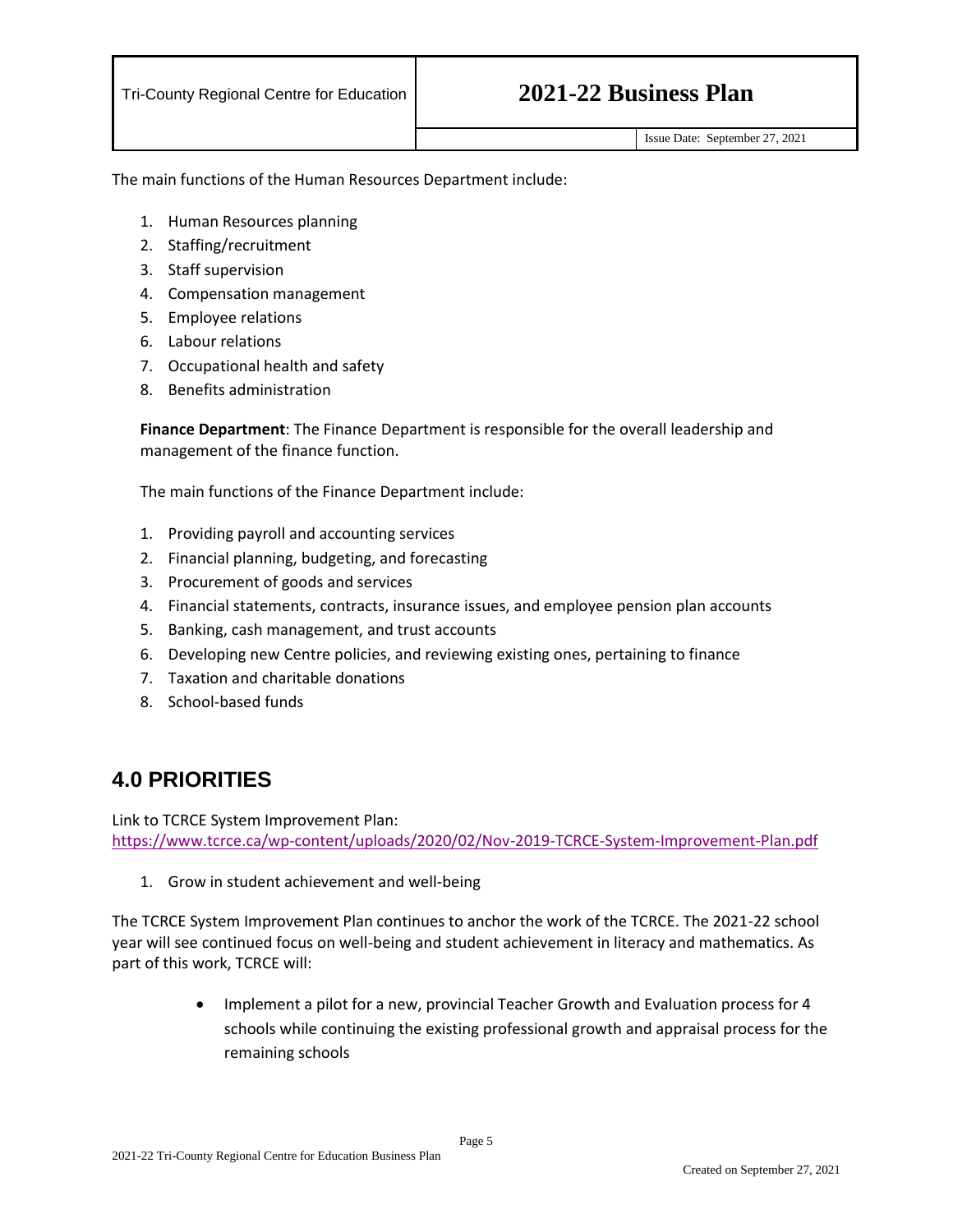- Continue to grow our Learning Management System, leading to effective implementation of professional development related to instructional practices/expectations
- Fully implement school-based literacy data walls in elementary schools to ensure instruction is responsive to student need and implement a regional data wall as part of providing responsive supports to schools
- 2. Create safe, inclusive environments

In addition to the TCRCE System Improvement Plan (which primarily focuses on student well-being), TCRCE will also be taking steps to create safe, inclusive environments for staff. As part of this work, TCRCE will:

- Implement initiatives in response to First Voice work within TCRCE. This involves seeking direct feedback from students of African and Indigenous Ancestry about their experience in TCRCE schools and responding with strategic actions
- Implement specific initiatives in response to the provincial Inclusive Education Policy
- Respond to a region-wide, staff wellness survey by implementing initiatives related to staff wellness
- Continue work related to accessibility through participation in provincial committees
- 3. Grow in organizational processes

As part of effectively managing our organization in a way that ensures optimal use of public resources, TCRCE will grow our practices related to implementing controls throughout the system. As part of this work, TCRCE will:

- Implement *SchoolCash Online*, which is an online payment system enabling our community to more easily pay for school-related items
- Implement a structured employee verification process for credentials and security
- Implement HVAC (ventilation) upgrades to numerous locations
- Implement card access across all TCRCE buildings

## <span id="page-5-0"></span>**5.0 ANNUAL REPORT OF ACHIEVEMENTS FOR 2020-21**

The priority of the business plan is to support TCRCE's System Improvement Plan. The System Improvement Plan focuses on raising the bar and closing the gap through growth in student achievement and well-being. An equity lens permeates all work in TCRCE.

| <b>Priorities identified in 2020-21</b> | <b>Achievements</b> |
|-----------------------------------------|---------------------|
|-----------------------------------------|---------------------|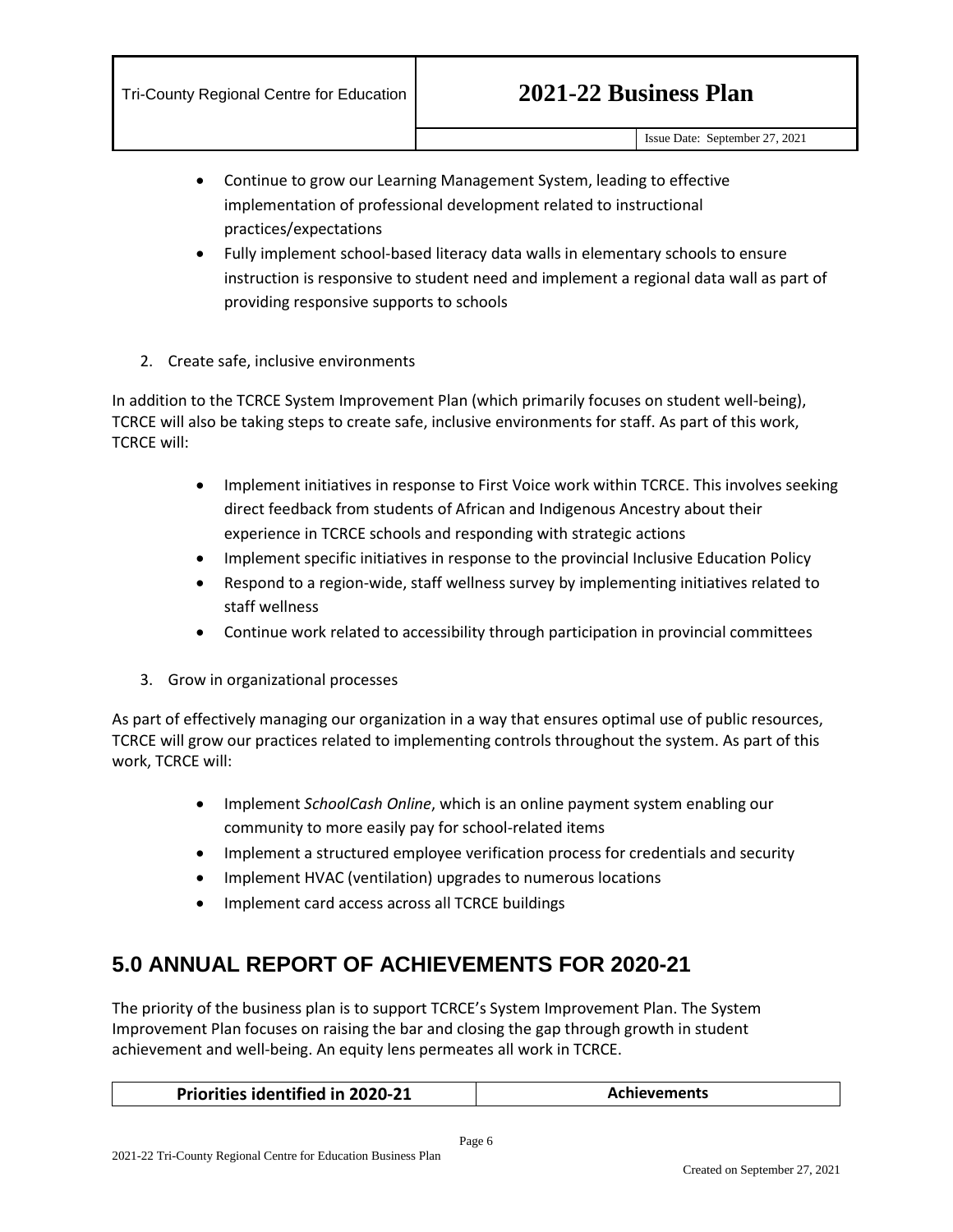Issue Date: September 27, 2021

| 1. | Implement the Inclusive Education Policy | Professional Development provided to all                |
|----|------------------------------------------|---------------------------------------------------------|
|    | at the regional level                    | Principals focusing on Guiding Principles and           |
|    |                                          | Policy Directives with action plan for school-          |
|    |                                          | based implementation.                                   |
|    |                                          |                                                         |
|    |                                          | Locally developed Inclusive Education                   |
|    |                                          | professional development (PD) available on LMS          |
|    |                                          | (Learning Management System). All staff                 |
|    |                                          | completed this on PD day.                               |
|    |                                          |                                                         |
|    |                                          | Locally developed TCRCE Instructional                   |
|    |                                          | Expectations, which are driven by and                   |
|    |                                          | complement the Inclusive Education Policy.              |
|    |                                          |                                                         |
|    |                                          | Inclusive Education Policy implementation was a         |
|    |                                          | component on TCRCE Regional Data Wall.                  |
| 2. | Align our existing System Improvement    | Inclusion of more direct language related to the        |
|    | Plan to complement the Inclusive         | Inclusive Education Policy within the System            |
|    | <b>Education Policy</b>                  | Improvement Plan.                                       |
|    |                                          |                                                         |
|    |                                          | Directly tied Inclusive Education to school-based       |
|    |                                          | expectations on Student Success Planning, which         |
|    |                                          | is where the System Improvement Plan is                 |
|    |                                          | operationalized.                                        |
| 3. | Focus on equity throughout the system    | Worked to amend Equity hiring policy and the            |
|    |                                          | exploration of best practices with HR.                  |
|    |                                          |                                                         |
|    |                                          | Created the TCRCE Responding to Racism and              |
|    |                                          | Racialized Language Document.                           |
|    |                                          |                                                         |
|    |                                          | Creation of Student Support Worker Action Plan          |
|    |                                          | addressing feedback from ANS Student Support            |
|    |                                          | Workers.                                                |
|    | 4. Form a joint accessibility advisory   | <b>TCRCE participated in a provincial Accessibility</b> |
|    | committee in accordance with the NS      | Planning Working Group. The mandate of the              |
|    |                                          | group is to lead the development of an                  |
|    | <b>Accessibility Act</b>                 | accessibility plan for all RCEs and the CSAP. It will   |
|    |                                          | also lead the planning and recruitment of a joint       |
|    |                                          | accessibility advisory committee. The deliverable       |
|    |                                          | is to have a three-year accessibility plan that         |
|    |                                          | outlines actions and timelines on how RCEs and          |
|    |                                          | CSAP will identify and remove accessibility             |
|    |                                          | barriers.                                               |
|    |                                          |                                                         |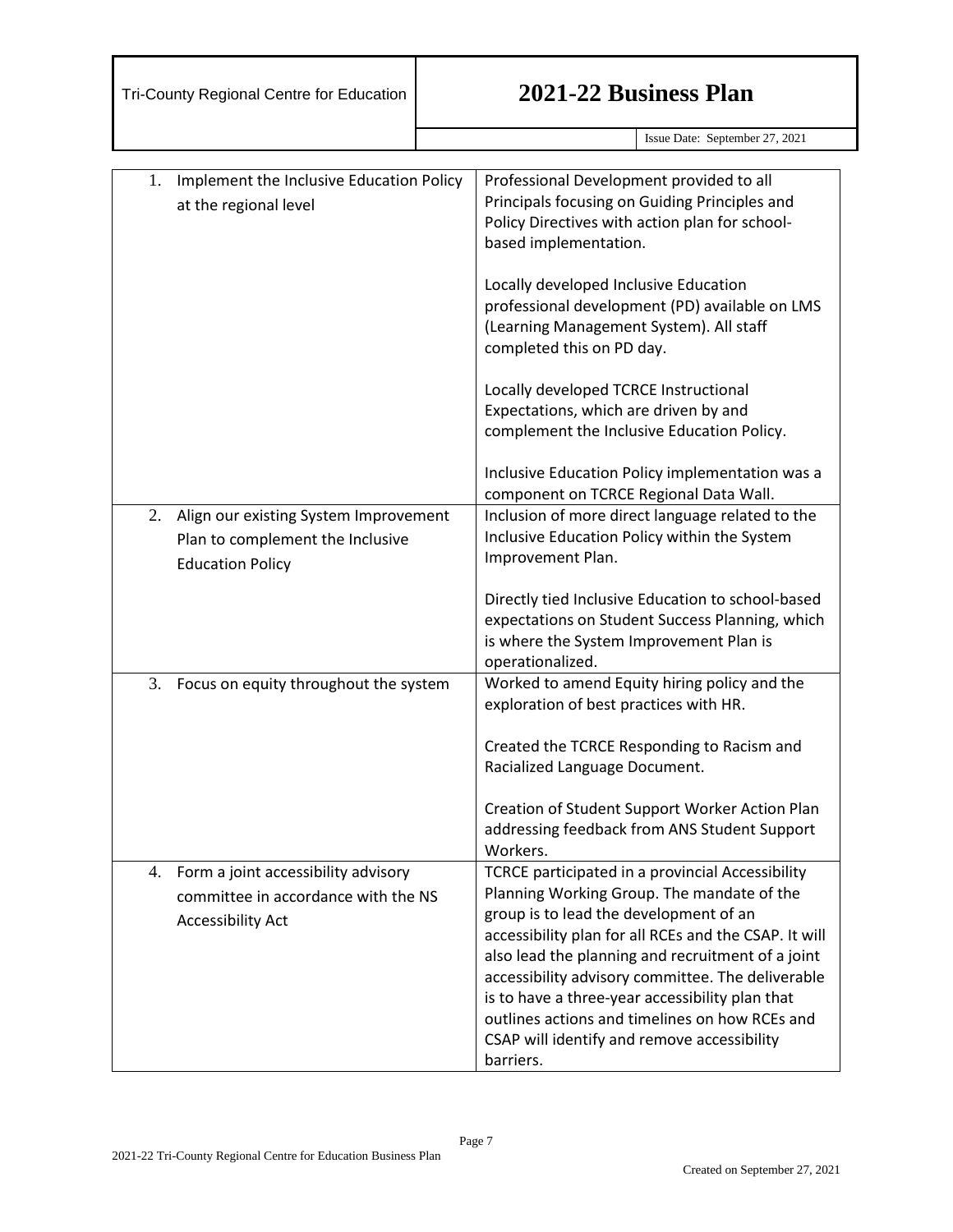Issue Date: September 27, 2021

| 5. | Develop an accessibility plan                                     | This was (and continues to be) a joint effort<br>between TCRCE and the provincial advisory<br>group. The plan will be in place by April 2023.                                                                                                                                       |  |
|----|-------------------------------------------------------------------|-------------------------------------------------------------------------------------------------------------------------------------------------------------------------------------------------------------------------------------------------------------------------------------|--|
| 6. | Begin implementing regional elements of<br>our accessibility plan | Implementation will follow the plan, which will<br>be finalized as of April 2023.                                                                                                                                                                                                   |  |
| 7. | Continue initiatives/actions related to<br>well-being and equity  | TCRCE completed a Staff Wellness Survey at all<br>employment levels. This data is being used to<br>create an action plan to improve wellness across<br>the region.                                                                                                                  |  |
|    |                                                                   | Ongoing work focused on first-voice<br>experience/Ancestral Roots. This involved<br>ground-level connection to African Nova Scotian<br>students and committee-work at the regional<br>level.                                                                                        |  |
|    |                                                                   | Anti-Racism/Discrimination Journey Check-In<br>with all Administrators with school-based<br>implementation plan.                                                                                                                                                                    |  |
| 8. | Continue initiatives/actions related to<br>growth in Literacy     | Locally developed and implemented TCRCE<br>Literacy website focusing on instructional best<br>practices, resources, videos, photos, etc.                                                                                                                                            |  |
|    |                                                                   | Implementation of an intensive Grade 1/2<br>Literacy Project focused on students currently<br>reading below grade-level.                                                                                                                                                            |  |
|    |                                                                   | All elementary schools refocused on school-<br>based Data Walls, focusing on accurate records of<br>reading progress.                                                                                                                                                               |  |
| 9. | Continue initiatives/actions related to<br>growth in Mathematics  | Locally developed Grade 3 & 4 regional<br>assessments implemented to determine current<br>levels and identify areas of growth.                                                                                                                                                      |  |
|    |                                                                   | Professional development at all grade levels<br>focused on intervention strategies including<br>recognizing and identifying individual student<br>need during Mathematics instruction, and in<br>implementing focused strategies to support<br>students' individual growth in Math. |  |
|    |                                                                   | <b>Teachers of Mathematics completed</b><br>'Mathematics Planning' on the TCRCE LMS<br>(Learning Management System).                                                                                                                                                                |  |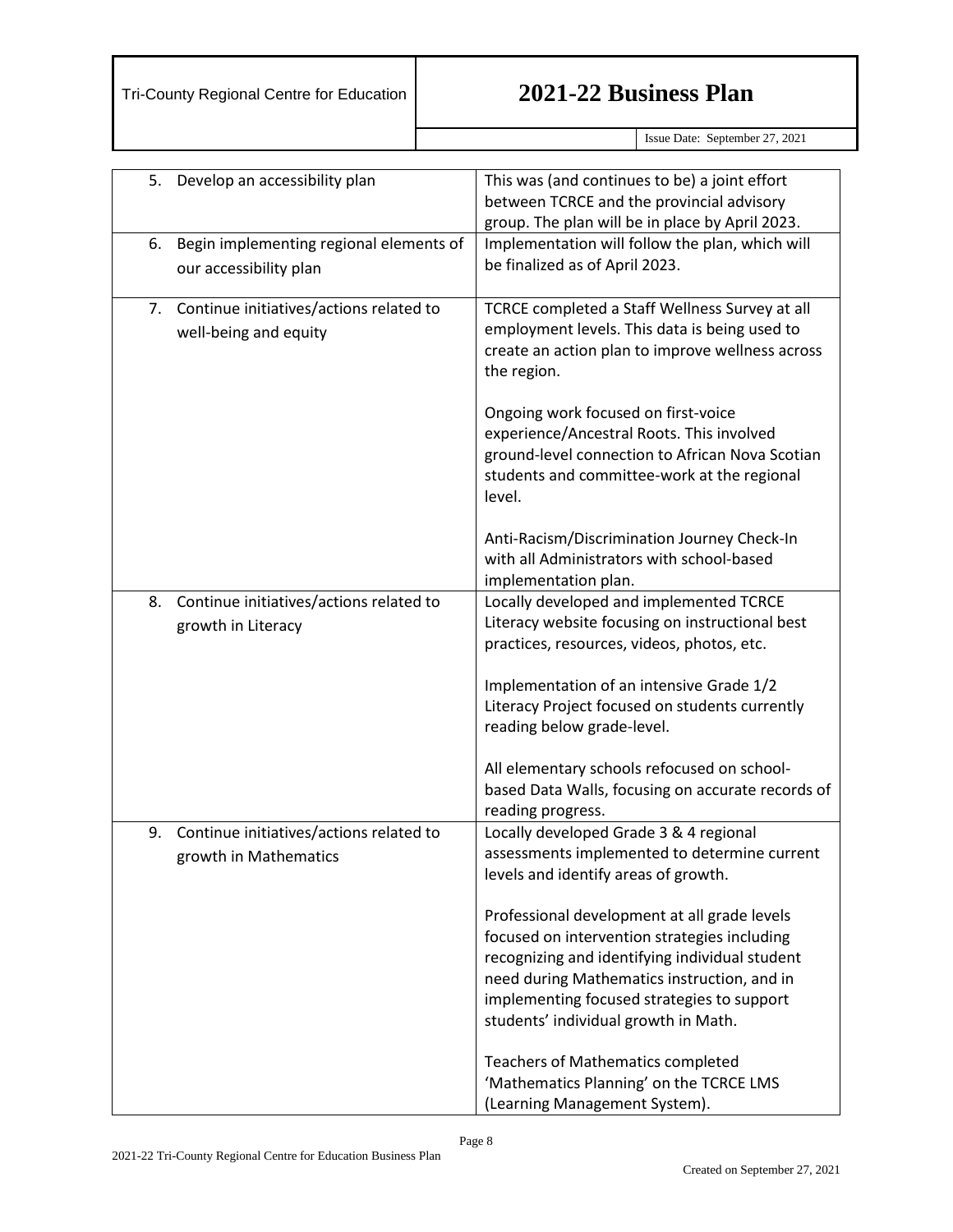Issue Date: September 27, 2021

<span id="page-8-0"></span>

| 10. Participate in the development and<br>implementation of new provincial<br>policies and initiatives                                                                                                          | Implemented the provincial Inclusive Education<br>policy.<br>Implemented the new provincial Transportation<br>Policy.<br>Implemented the provincial Fraud policy. |
|-----------------------------------------------------------------------------------------------------------------------------------------------------------------------------------------------------------------|-------------------------------------------------------------------------------------------------------------------------------------------------------------------|
| 11. Continue to implement<br>recommendations from the Fraud Risk<br>Assessment completed in Spring of 2020<br>to better strengthen controls and reduce<br>fraud risk exposure including identifying<br>new risk | Recommendations were received and the work is<br>ongoing.                                                                                                         |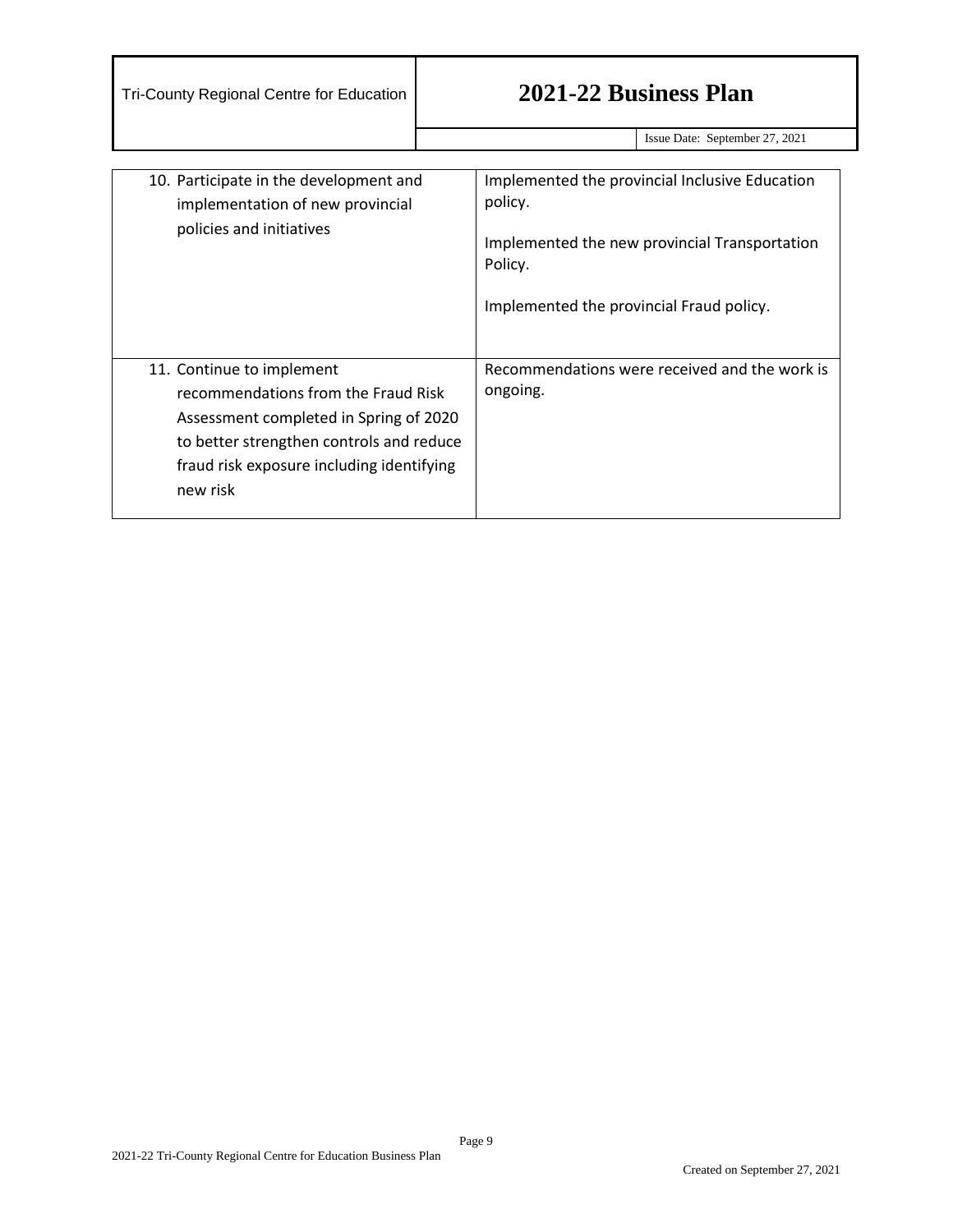Issue Date: September 27, 2021

## **6.0 FINANCE AND OPERATIONS**

*Key financial indicators* 

| <b>Key Financial Indicators</b>              |                       |                |                |
|----------------------------------------------|-----------------------|----------------|----------------|
|                                              | <b>2019-20 Actual</b> | 2020-21 Actual | 2021-22 Budget |
| Revenue                                      |                       |                |                |
| Province of Nova Scotia                      | \$73,648,049          | \$79,326,720   | \$76,599,288   |
| Government of Canada                         | 388,531               | 378,677        | 390,000        |
| <b>Municipal Contributions</b>               | 11,762,386            | 12,029,408     | 12,299,878     |
| <b>Other Revenues</b>                        | 2,625,484             | 665,478        | 2,287,250      |
| School Generated/Based funds                 | 2,477,151             | 1,178,102      | 2,500,000      |
| <b>Total Revenue</b>                         | \$90,901,601          | \$93,578,385   | \$94,076,416   |
|                                              |                       |                |                |
| <b>Expenditures</b>                          |                       |                |                |
| Office of the Regional Executive             | \$563,503             | \$642,312      | \$639,781      |
| Director                                     |                       |                |                |
| <b>Financial Services</b>                    | 612,188               | 634,539        | 681,919        |
| <b>Human Resource Services</b>               | 504,026               | 599,245        | 689,643        |
| School Administration or School              | 67,904,671            | 68,403,531     | 70,526,323     |
| Services                                     |                       |                |                |
| <b>Pre-Primary Programming</b>               | 2,025,244             | 2,670,271      | 3,060,430      |
| <b>Operational Services</b>                  | 16,758,142            | 18,353,724     | 15,978,320     |
| School Generated/ Based Funds                | 2,469,619             | 1,535,633      | 2,500,000      |
| <b>Total Expenditures</b>                    | \$90,837,373          | \$92,839,255   | \$94,076,416   |
|                                              |                       |                |                |
| <b>Annual Operating Surplus (Deficit)</b>    | \$64,228              | \$739,130      |                |
| <b>Opening Accumulated Surplus (Deficit)</b> | \$2,449,369           | \$2,513,597    | \$3,252,727    |
| <b>Closing Accumulated Surplus (Deficit)</b> | \$2,513,597           | \$3,252,727    | \$3,252,727    |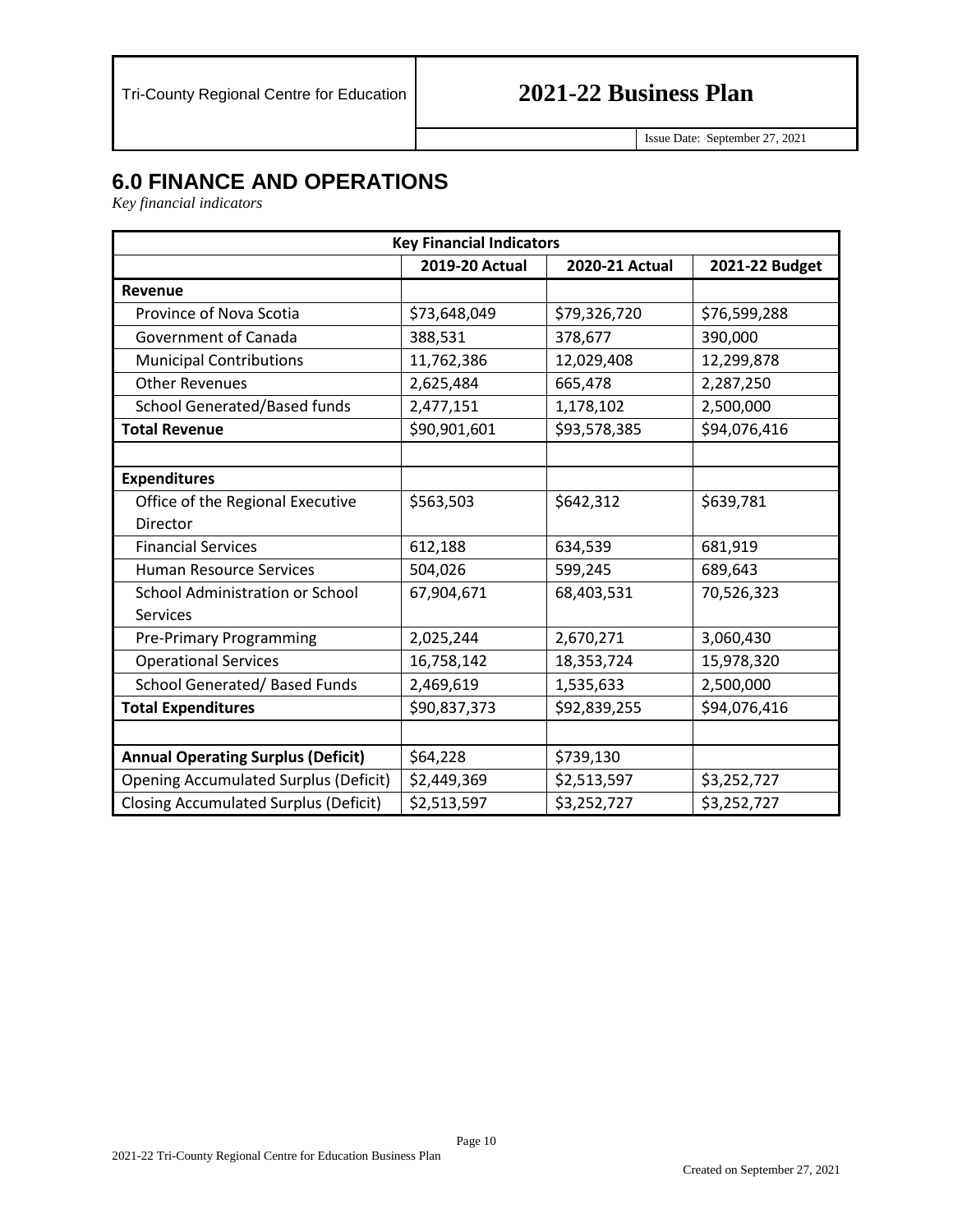Issue Date: September 27, 2021

## <span id="page-10-0"></span>**7.0 KEY FACTS**

| <b>Key Fact Category</b>                      |                    |                           |
|-----------------------------------------------|--------------------|---------------------------|
| <b>Students</b>                               | September 30, 2019 | September 30, 2020        |
| <b>Total Number of Students</b>               | 5842               | 5679                      |
| Average Class Size P-2                        | 17.6               | 16.0                      |
| Average Class Size 3-6                        | 19.0               | 19.4                      |
| Average Class Size 7-9                        | 18.9               | 17.4                      |
| Average Class Size 10-12                      | 15.0               | 15.2                      |
| <b>Total Number of Classes &amp; Sections</b> | 1368               | 1389                      |
| <b>Staff (FTEs)</b>                           | September 30, 2019 | September 30, 2020        |
| School based educators & Administration       | 490.47             | 494.26                    |
| School Based Non-Teaching Support             | 246.34             | 263.72                    |
| <b>Programming Support</b>                    | 21.0               | 21.0                      |
| Non-Teaching Programming Support              | 5.0                | 6.0                       |
| Transportation                                | 92.85              | 105.75                    |
| <b>Property Services</b>                      | 69.41              | 79.65                     |
| Administration                                | 18.0               | 18.0                      |
| <b>Technology Support</b>                     | 8.0                | 8.0                       |
| <b>Other Programs</b>                         | 10.10              | 10.34                     |
| <b>Technology</b>                             | September 30, 2019 | <b>September 30, 2020</b> |
| Students/Instructional Computer               | 1.6:1              | 1.2:1                     |
| Computers & Devices/Technician                | 750:1              | 880:1                     |
| <b>Property Services</b>                      | 2019               | 2020                      |
| Total School Sq. Ft.*                         | 1,099,413          | 1,160,381                 |
| Sq. Ft./Student*                              | 188.19             | 204.33                    |
| Private Operator Sq. Ft.*                     | $\mathbf{0}$       | $\mathbf{0}$              |
| Operating Costs**                             | 8,623,972          | 10,526,595                |
| Operating Cost/Sq. Ft.**                      | \$7.84             | \$9.07                    |
| <b>Transportation</b>                         | 2019               | 2020                      |
| Total Buses on Regular Routes*                | 80                 | 83                        |
| Total Spare Buses Operated*                   | 13                 | 14                        |
| Total Students Transported*                   | 5,493              | 4943                      |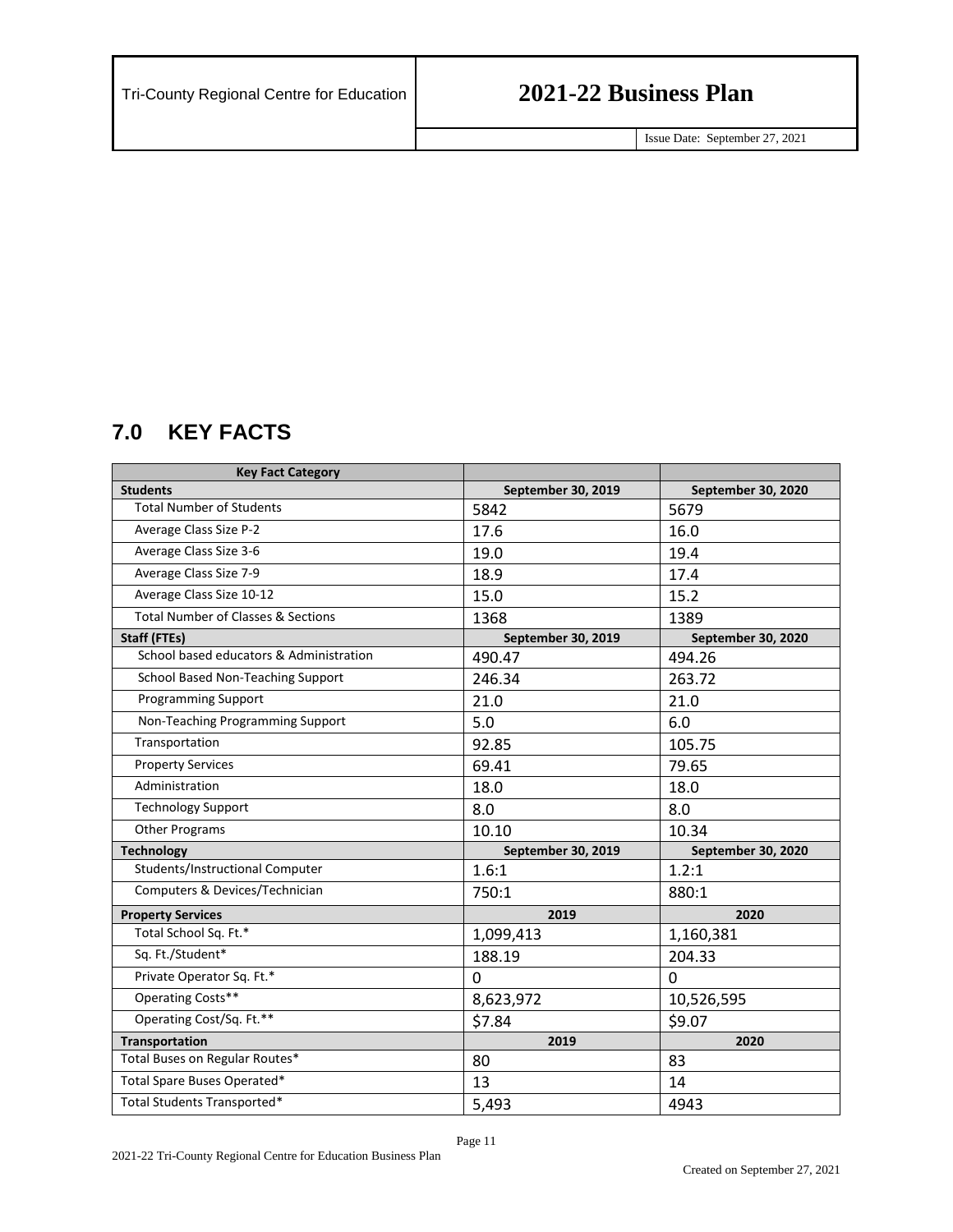Issue Date: September 27, 2021

| Total Student Transportation Cost**      | 5,315,940  | 5,635,700 |
|------------------------------------------|------------|-----------|
| Total Cost/Student Transported**         | \$1,004.16 | 1140.16   |
| Total number of bus runs daily*          | 300        | 306       |
| Average number of students/bus run*      | 41         | 44        |
| Cost/Unit - Contracted**                 | 4,183.34   | 4362.87   |
| Cost/Unit - RCE**                        | \$66,750   | 67,915.00 |
| Total number of KM students transported* | 2,176,390  | 2,346,987 |
| Total number of KM buses traveled*       | 2,602,640  | 2,106,490 |

**\* As of June 30**

**\*\*As of March 31**